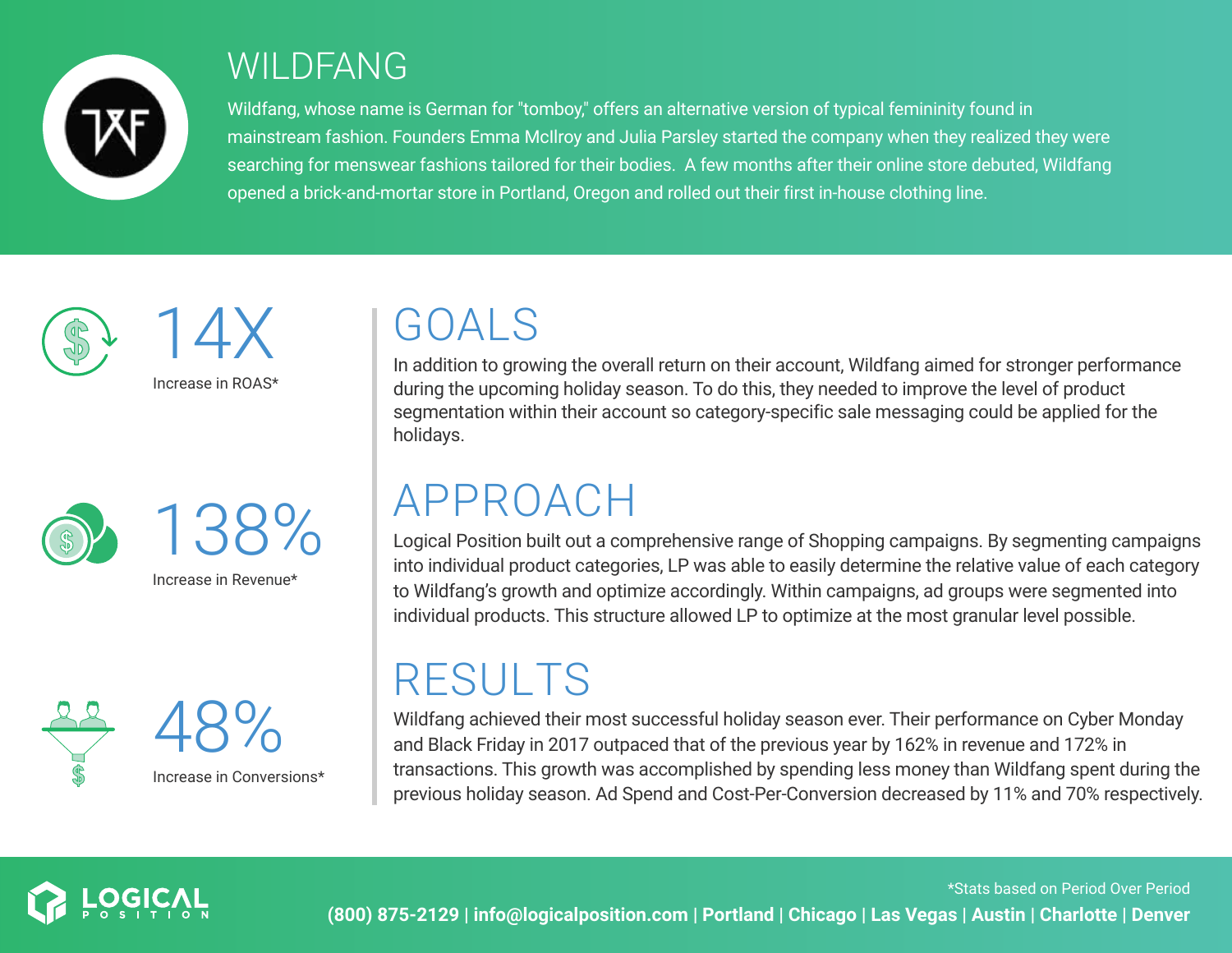### OVERALL PERFORMANCE

#### YEAR OVER YEAR (YOY) PERIOD OVER PERIOD (POP)





**(800) 875-2129 | info@logicalposition.com | Portland | Chicago | Las Vegas | Austin | Charlotte | Denver**